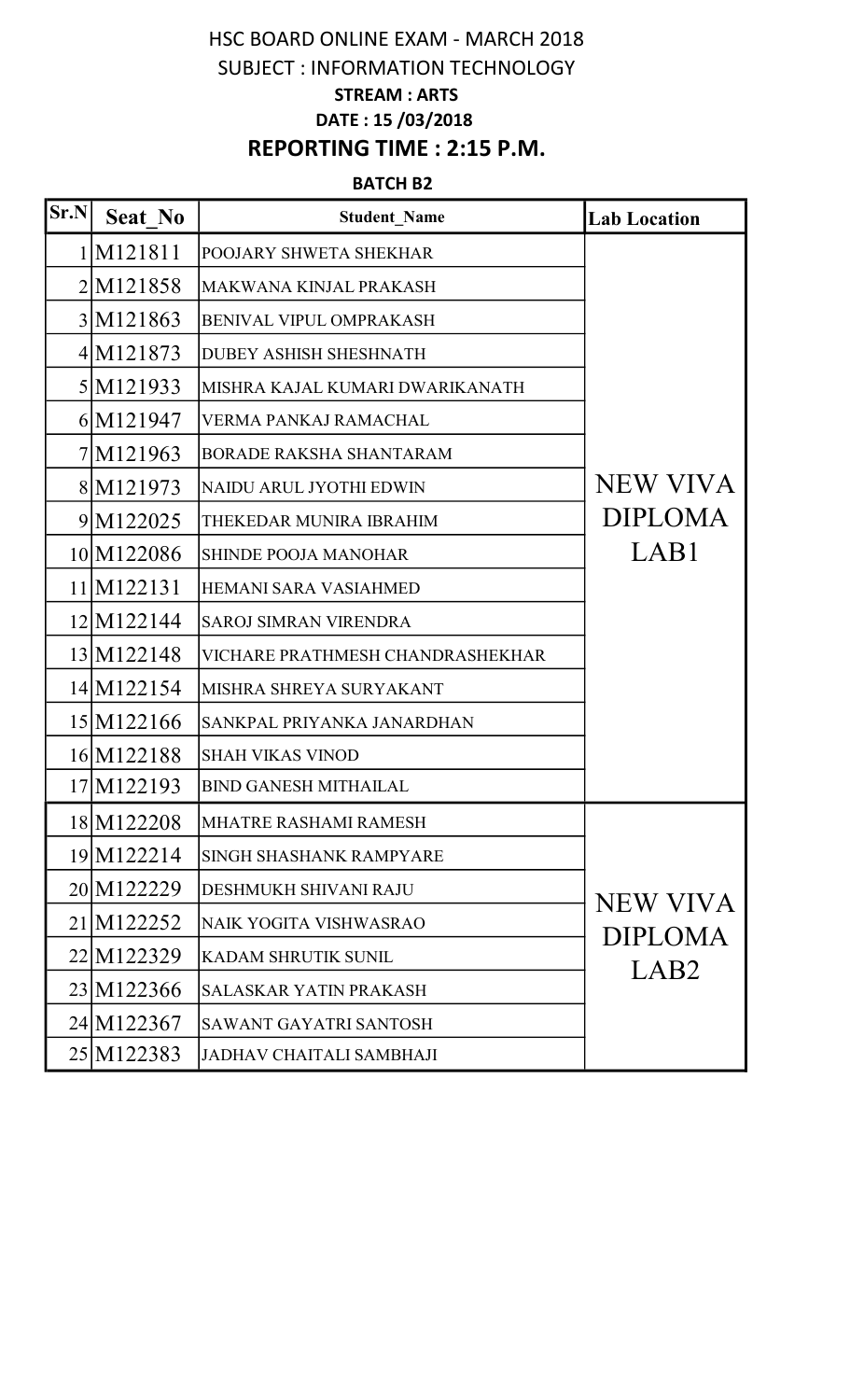# HSC BOARD ONLINE EXAM - MARCH 2018

## SUBJECT : INFORMATION TECHNOLOGY

### STREAM : COMMERCE

DATE : 15 /03/2018

# REPORTING TIME : 2:15 P.M.

#### BATCH B2

| $\vert$ Sr.N $\vert$ | <b>Seat No</b> | <b>Student Name</b>            | <b>Lab Location</b> |
|----------------------|----------------|--------------------------------|---------------------|
|                      | 26 M202708     | SRIVASTAV ABHISHAIK VEDPRAKASH |                     |
|                      | 27 M202709     | <b>MUDI DEEP ADHIR</b>         |                     |
|                      | 28 M202711     | AERASHIYA AFZAL AMIRBHAI       |                     |
|                      | 29 M202716     | KAPDOSKAR AKANKSHA AMOL        | NEW VIVA            |
|                      | 30 M202717     | PRAJAPATI AKANKSHA RAKESH      | <b>DIPLOMA</b>      |
|                      | 31 M202722     | <b>FERNANDES ALOYSIUS JOHN</b> | LAB <sub>2</sub>    |
|                      | 32 M202726     | KELWALKAR AMRUTHA ANANT        |                     |
|                      | 33 M202728     | HALDANKAR ANIKET MAHESH        |                     |
|                      | 34 M202729     | <b>JHA RAHUL ANIL</b>          |                     |
|                      | 35 M202730     | PARAB JAY ANIL                 |                     |
|                      | 36 M202731     | <b>DAS VIDHI ANIL</b>          |                     |
|                      | 37 M202732     | <b>CHOUDHARI ANITA GOMARAM</b> |                     |
|                      | 38 M202733     | <b>CHIPOLKAR ANJALI ARUN</b>   |                     |
|                      | 39 M202736     | SARWANKAR ANKIT ANIL           |                     |
|                      | 40 M202738     | PRAJAPATI ANKITA RAJMAN        |                     |
|                      | 41 M202739     | <b>ELIZABETH ANTHONY</b>       |                     |
|                      | 42 M202744     | PALVANKAR ATHARVA SANTOSH      | <b>NEW VIVA</b>     |
|                      | 43 M202745     | <b>KHAN ASAD AZAM</b>          | <b>DIPLOMA</b>      |
|                      | 44 M202748     | PRAJAPATI BHARAT CHHAGANLAL    | LAB3                |
|                      | 45 M202752     | <b>DAS POOJA BISWAJIT</b>      |                     |
|                      | 46 M202754     | SUNELWALA BURHANUDDIN HUSAIN   |                     |
|                      | 47 M202756     | <b>OZA KUNAL CHETAN</b>        |                     |
|                      | 48 M202761     | <b>SURVE JAI DEEPAK</b>        |                     |
|                      | 49 M202764     | KANNOJIYA DEEPAK SHIVKUMAR     |                     |
|                      | 50 M202766     | KALGUTKAR DHANASHREE SHARAD    |                     |
|                      | 51 M202767     | CHOUDHARY DILIPKUMAR VARDARAM  |                     |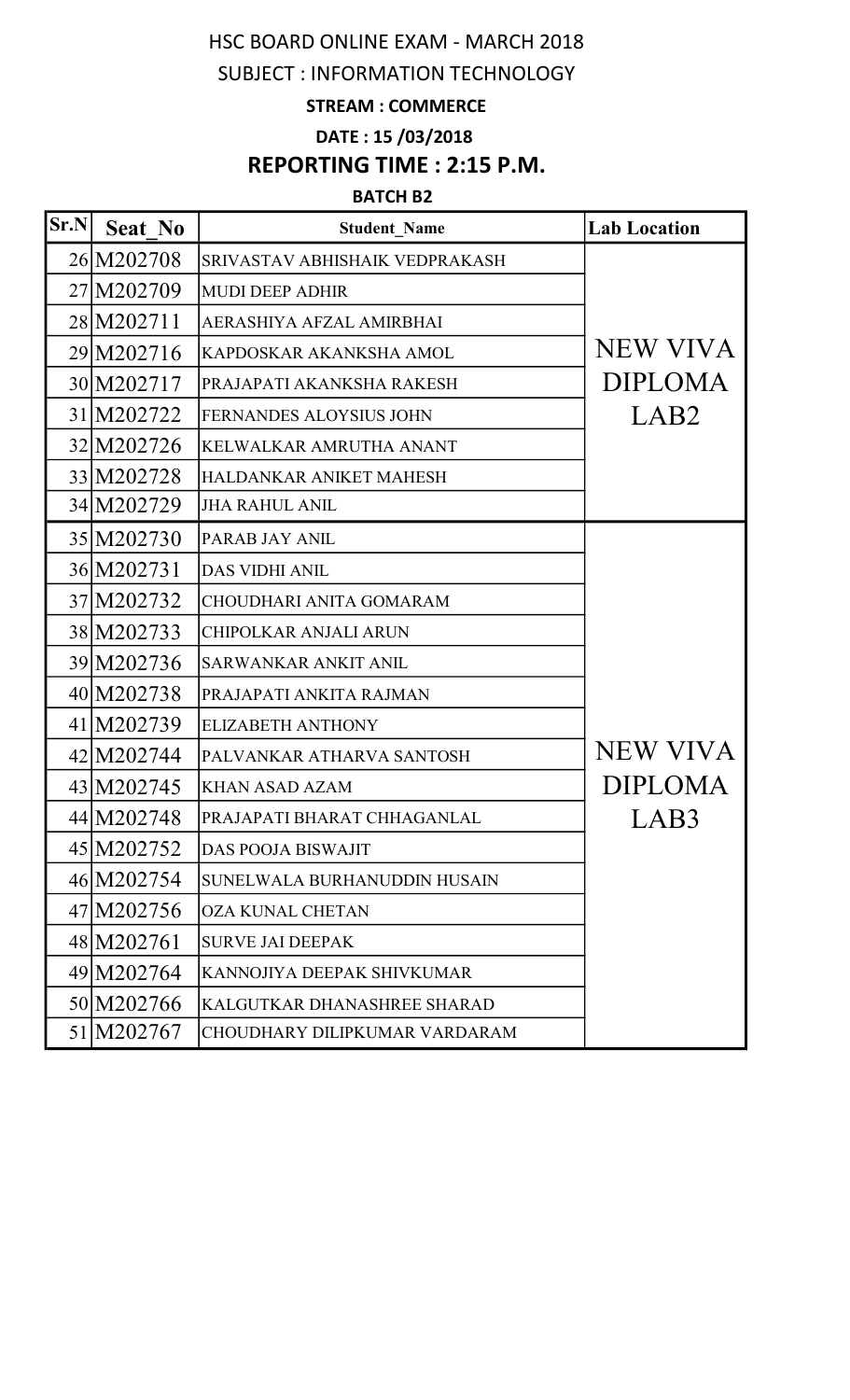| 52 M202772   | PRAJAPATI DIVAKAR DINESHCHANDRA   |                 |
|--------------|-----------------------------------|-----------------|
| 53 M202773   | PARULEKAR DIVYA DAYANAND          |                 |
| 54 M202774   | SANGIPADA DIVYA NAGRAJ            |                 |
| 55 M202775   | MAWLANKAR ESHA SANJAY             |                 |
| 56 M202776   | PARULEKAR GAJANAN RAMCHANDRA      |                 |
| 57 M202777   | <b>ROY PAPIA GANESH</b>           |                 |
| 58 M202779   | <b>TAMHANKAR GAURI VIJAY</b>      |                 |
| 59 M202780   | <b>GOLE NITA GENUBA</b>           | <b>NEW VIVA</b> |
| 60 M202782   | <b>DAS RITIK HARICHARAN</b>       | <b>DIPLOMA</b>  |
| 61 M202783   | <b>MADKAIKAR HARSH VISHNU</b>     | LAB4            |
| 62 M202785   | <b>CHODANKAR HARSHADA SHRIPAD</b> |                 |
| 63 M202787   | HALDANKAR HARSHAL SHIVRAM         |                 |
| 64 M202788   | <b>KHAN MOHD HASIM YUSUF</b>      |                 |
| 65 M202789   | KUTTAPPAN HEPHZIBHA RAJU          |                 |
| 66 M202790   | YADAV UMA HIRALAL                 |                 |
| 67 M202791   | <b>VYAS JASH HITESH</b>           |                 |
| 68 M202792   | DURGAWALE HRITIK RAJENDRA         |                 |
| 69 M202794   | PATRAWALA HUSSAIN KHOZEM          |                 |
| 70 M202797   | PRAJAPATI JAY PRAKASHBHAI         |                 |
| 71 M202799   | RODRIGUES JUDE JOAQUIM            |                 |
| 72 M202800   | <b>FERNANDES JUDE JOSEPH</b>      |                 |
| 73 M202801   | KELSHIKAR JYOTI JANARDHAN         |                 |
| 74 M202802   | <b>OZA DHRUV KAILASH</b>          |                 |
| 75 M202805   | CHAUDHARY KAMLESH LALARAM         |                 |
| 76 M202806   | TIRLOTKAR KARAN EKNATH            | <b>NEW VIVA</b> |
| 77 M202808   | <b>JAIN YASH KIRAN</b>            | <b>DIPLOMA</b>  |
| 78 M 2028 12 | <b>JHA SAPNA KISHAN</b>           | LAB5            |
| 79 M202823   | <b>RANA AMIT LAXMAN</b>           |                 |
| 80 M202824   | CHOUDHARI LAXMAN MAHESH           |                 |
| 81 M202827   | <b>SONAK DEV MAHESH</b>           |                 |
| 82 M202828   | <b>NAR SAGAR MAHESH</b>           |                 |
| 83 M202831   | <b>CHOUDHARY MAMTA DHANARAM</b>   |                 |
| 84 M202832   | KHATAVKAR MANDAR AMOL             |                 |
| 85 M202833   | <b>OZA SUMAN MANIKLAL</b>         |                 |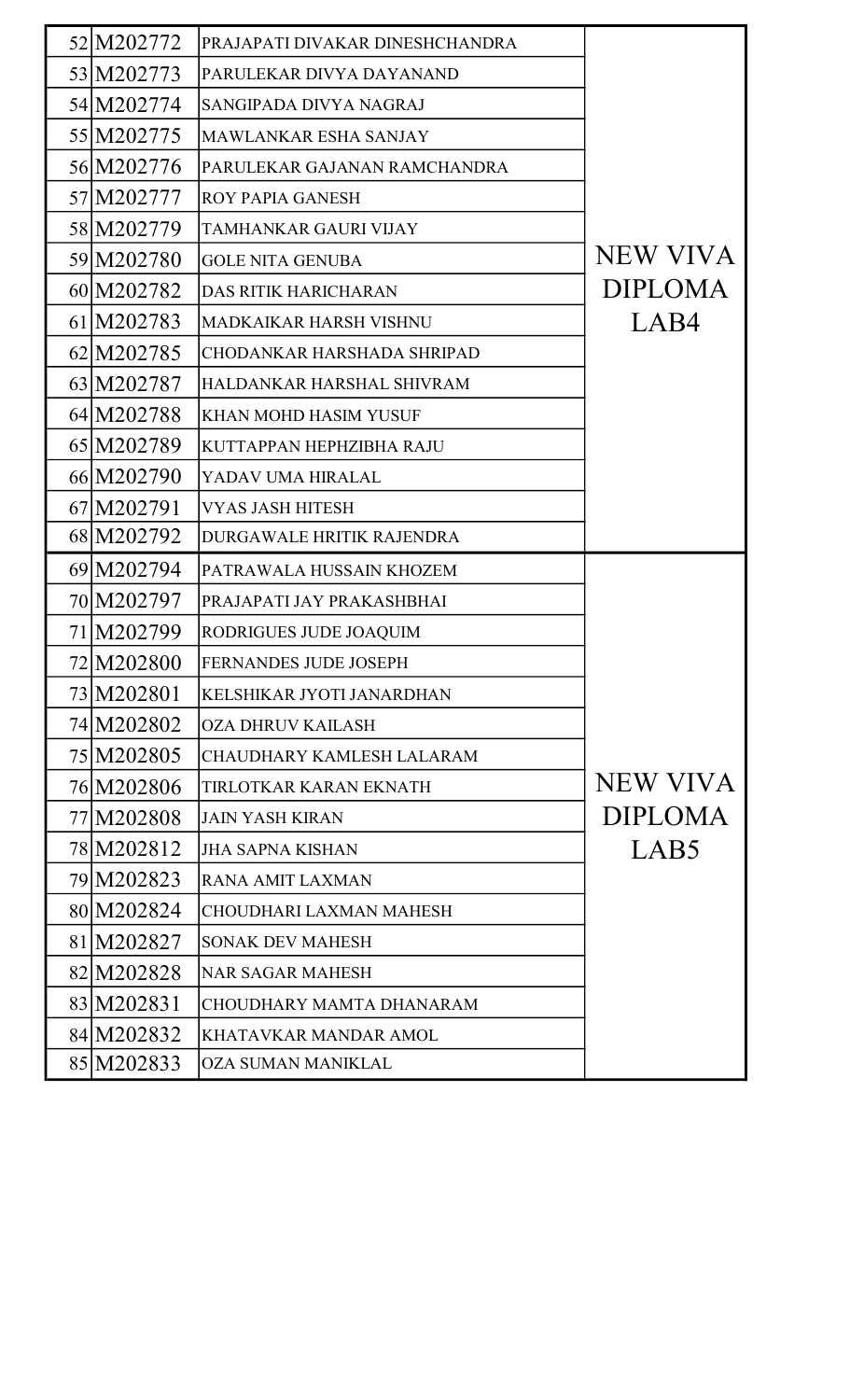| 86 M202834  | WAGHODKAR MANISH DNYANESHWAR     |                 |
|-------------|----------------------------------|-----------------|
| 87 M202836  | <b>JHA NIRAJ MANMOHAN</b>        |                 |
| 88 M202837  | <b>JHA RAHUL MANOJ</b>           |                 |
| 89 M202839  | CHAUDHARI MANOJKUMAR RAMJANAM    |                 |
| 90 M202840  | <b>GALWANKAR MANTHAN SANDEEP</b> |                 |
| 91 M202844  | <b>CHAUDHARY MEENA GOPAL</b>     |                 |
| 92 M202849  | DHANAWADE MITHUN ANANT           |                 |
| 93 M202855  | TENDULKAR MRUNAL MOHAN           | <b>NEW VIVA</b> |
| 94 M202857  | <b>JHA RAHUL MURARI</b>          | <b>DIPLOMA</b>  |
| 95 M202858  | <b>ARJUN RAJ NAGRAJ</b>          | LAB6            |
| 96 M202859  | MOGAVEERA NAMRATA CHANDRA        |                 |
| 97 M202860  | <b>BHONDEKAR NAMRATA SHRAVAN</b> |                 |
| 98 M202862  | PAL SUMIT NANDLAL                |                 |
| 99 M202863  | <b>JAIN YASH NARESH</b>          |                 |
| 100 M202865 | <b>CHOUDHARY NARESH MOTILAL</b>  |                 |
| 101 M202866 | PRAJAPATI NIDHI KISHOR           |                 |
| 102 M202870 | KHOBREKAR NIKITA SHRIRANG        |                 |
| 103 M202873 | SHIRSATHE NIMESH JITENDRA        |                 |
| 104 M202875 | <b>CHOUDHARY NISHA UMESH</b>     |                 |
| 105 M202876 | MALGUNKAR NISHAN RAJENDRA        |                 |
| 106 M202878 | KHATAVKAR NISHANT VINAYAK        |                 |
| 107 M202879 | <b>CHAURASIA NITESH DINESH</b>   |                 |
| 108 M202880 | <b>CHOUDHARY NITESH RANJEET</b>  |                 |
| 109 M202885 | CHOUDHARY PINKY MOHANLAL         |                 |
| 110 M202887 | THOTAKURI PRABHU DANIYAL         | <b>NEW VIVA</b> |
| 111 M202890 | <b>JHA VIPUL PRAKASH</b>         | <b>DIPLOMA</b>  |
| 112 M202891 | CHOUDHARY PRAKASH CHIMARAM       | LAB7            |
| 113 M202893 | SARMALKAR PRANALI BHAGWAN        |                 |
| 114 M202895 | SHIRSEKAR PRANALI SANTOSH        |                 |
| 115 M202897 | <b>CHAVAN OM PRASHANT</b>        |                 |
| 116 M202900 | ARONDEKAR PRATHAMESH SADANAND    |                 |
| 117 M202901 | MANDREKAR PRATHMESH BHIKAJI      |                 |
| 118 M202903 | <b>RAI AYUSH PRAVEEN</b>         |                 |
| 119 M202904 | PRIHARIYA PRAVEEN NEKARAM        |                 |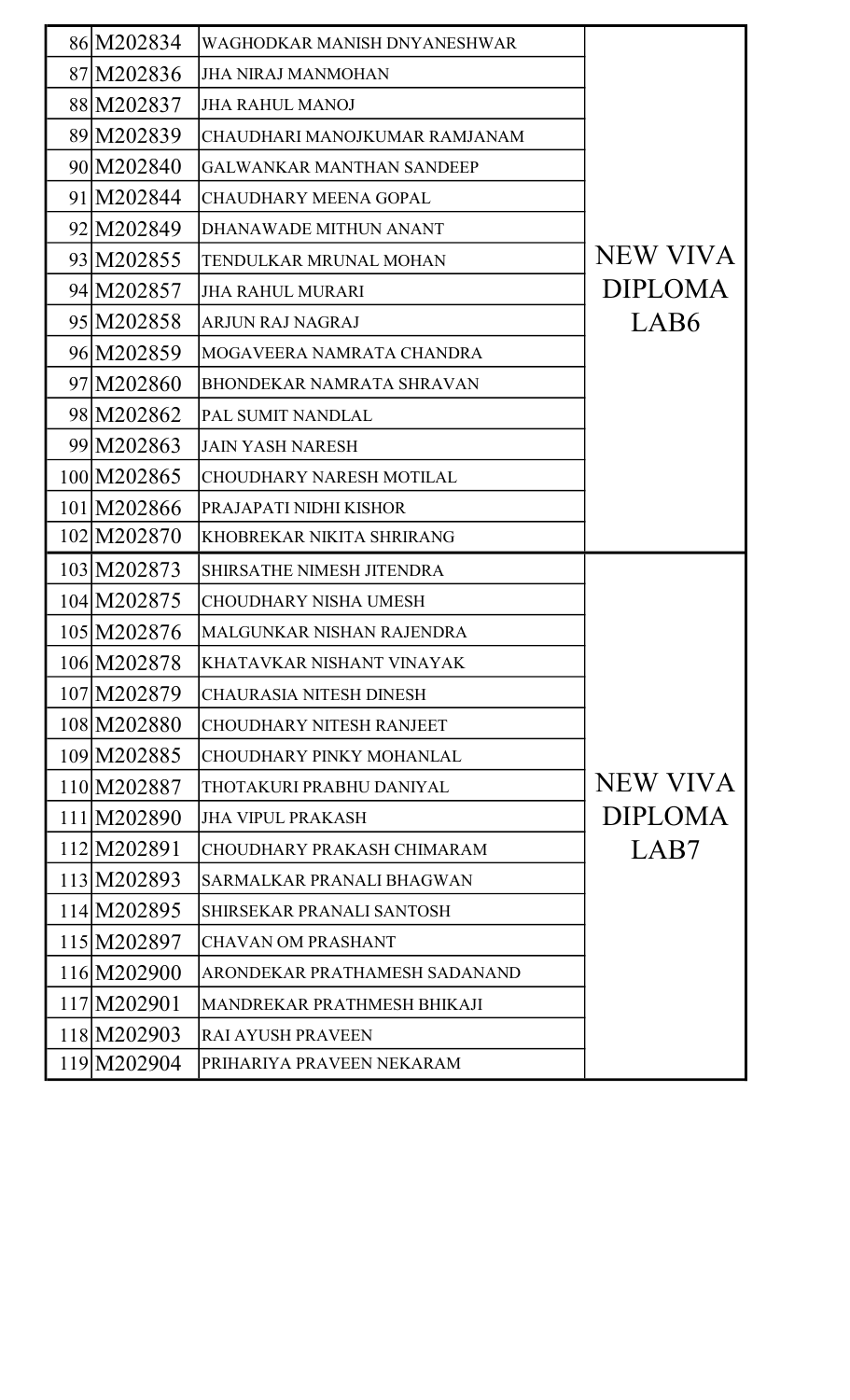| 120 M202907 | VAGHOSKAR PRITESH PANDURANG     |                  |
|-------------|---------------------------------|------------------|
| 121 M202912 | KANDELWAL PURVI KAILASH         |                  |
| 122 M202914 | HALDANKAR RADHIKA RAJESH        |                  |
| 123 M202915 | <b>NEGI AJIT RAGHUBEER</b>      |                  |
| 124 M202918 | SHIVNEKAR RAHUL KRISHNA         |                  |
| 125 M202919 | KHAVNEKAR RAJ AJINKYA           |                  |
| 126 M202921 | CHOUDHARY RAJTILAK CHHOTELAL    |                  |
| 127 M202923 | KANAUJIYA RAKESH JAYRAM         | NEW VIVA         |
| 128 M202926 | CHOUDHARY RAMDAYAL ANJEEBKUMAR  | <b>DIPLOMA</b>   |
| 129 M202927 | <b>NAIK AMEY RAMESH</b>         | LAB <sub>8</sub> |
| 130 M202935 | MEHEROLIA RITIK MAHESH          |                  |
| 131 M202942 | DHANSEKAR ROHIT MILIND          |                  |
| 132 M202947 | KUDTARKAR RUNMESH DHAKU         |                  |
| 133 M202949 | <b>CHOUDHARY RUTIKA JAYANT</b>  |                  |
| 134 M202950 | MANJREKAR RUTUJA VISHWANATH     |                  |
| 135 M202952 | AERASHIYA SAGAR SAMSUDDINBHAI   |                  |
| 136 M202955 | <b>CHOUDHARY SAICHHA NITIN</b>  |                  |
| 137 M202956 | VADSARIYA SAJEB AJITBHAI        |                  |
| 138 M202957 | KHERIWALA SAKINA SHABBIR        |                  |
| 139 M202963 | FERNANDES SANDY NORBERT         |                  |
| 140 M202967 | <b>JHA SONAL SANJAY</b>         |                  |
| 141 M202969 | MANCHEKAR SANJEET SANTOSH       |                  |
| 142 M202970 | <b>BANE JUIE SANTOSH</b>        |                  |
| 143 M202971 | <b>NAIK NEHA SANTOSH</b>        |                  |
| 144 M202973 | DHANAWADE SAPNA MAHADEO         | NEW VIVA         |
| 145 M202974 | <b>FERNANDES SARAH ROZARIO</b>  | <b>DIPLOMA</b>   |
| 146 M202978 | <b>SHIVDIKAR SAYALI DILIP</b>   |                  |
| 147 M202979 | <b>RASHIVATE SAYALI SANJAY</b>  | LAB9             |
| 148 M202984 | FERNANDES SHAMS ROZARIO         |                  |
| 149 M202986 | <b>GADA JEET SHARAD</b>         |                  |
| 150 M202987 | <b>GALA JEET SHATLESH</b>       |                  |
| 151 M202991 | CHILIVERI SHRADDHA SRINIVAS     |                  |
| 152 M202992 | <b>MACHIVALE SHRADDHA VILAS</b> |                  |
| 153 M202993 | KALLOLKAR SHRADDHA RAJKUMAR     |                  |
| 154 M202994 | CHAUDHARI SHRUTI PRADEEP        |                  |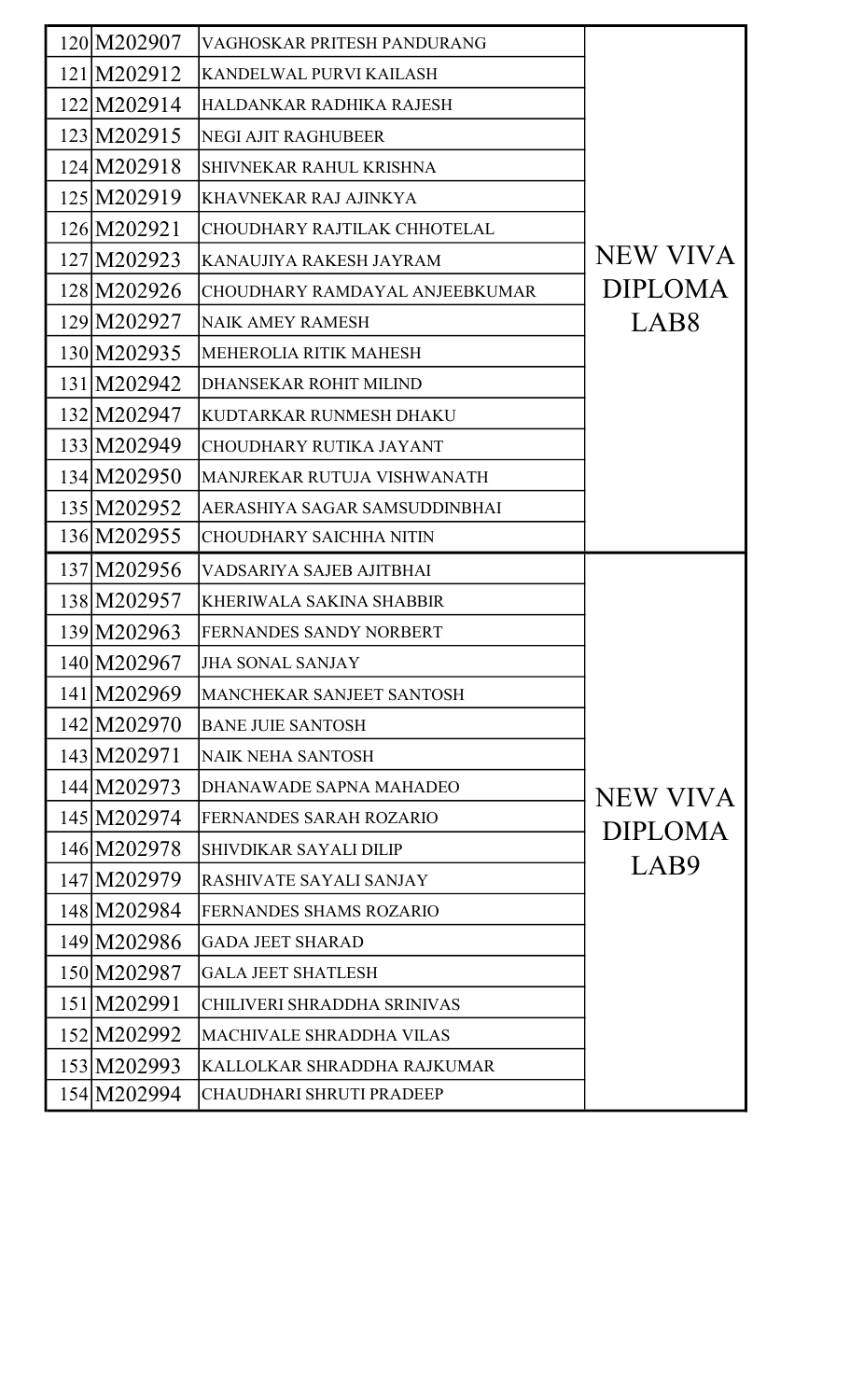| 155 M202996 | KALSULKAR SHUBHAM RAJENDRA          |                   |
|-------------|-------------------------------------|-------------------|
| 156 M202998 | <b>CHAUDHARY SHYAMSUNDAR RAMESH</b> |                   |
| 157 M203002 | MANJREKAR SIMRAN RAVINDRA           |                   |
| 158 M203003 | <b>SHAH NEHA SIYALAL</b>            |                   |
| 159 M203004 | NANGANURE SMITA SAMBHAJI            |                   |
| 160 M203007 | PAL DILIP SOMNATH                   |                   |
| 161 M203008 | DEWALEKAR SUJWAL SUHAS              |                   |
| 162 M203009 | MANGATARA SUKANYA RAJAN             | NEW VIVA          |
| 163 M203010 | CHAUDHARI SUMERRAJ UDAY             | <b>DIPLOMA</b>    |
| 164 M203011 | <b>CHOUDHARY SUNIL GANESHRAM</b>    |                   |
| 165 M203013 | <b>CHETTIYAR SUNILKUMAR VEERESH</b> | LAB <sub>10</sub> |
| 166 M203015 | <b>CHAURASIA SURAJ HIRALAL</b>      |                   |
| 167 M203021 | PACHUNKAR TANVI RAJESH              |                   |
| 168 M203022 | VADDORIYA TANVI SANJAY              |                   |
| 169 M203025 | KONDALKAR TEJASVI VIJAY             |                   |
| 170 M203027 | <b>SARU AMAR TILAK</b>              |                   |
| 171 M203030 | KONDASKAR TUSHAR VASANT             |                   |
| 172 M203031 | <b>SAH MADHU UPENDRA</b>            |                   |
| 173 M203032 | <b>BIRWADKAR VAIBHAVI SANTOSH</b>   |                   |
| 174 M203034 | PATIL JAY VIDYADHAR                 |                   |
| 175 M203035 | <b>JHA NIKET VIDYANAND</b>          |                   |
| 176 M203036 | KONDALKAR VIDYESH VIJAY             |                   |
| 177 M203037 | <b>KHERATKAR VIKRANT VILAS</b>      |                   |
| 178 M203041 | <b>JHA RAHUL VINOD</b>              |                   |
| 179 M203043 | <b>SHIRODKAR VIRESH RAJESH</b>      |                   |
| 180 M203047 | <b>JHA DIVYA VISHWAJIT</b>          |                   |
| 181 M203048 | PALSAMKAR VISHWANI VASUDEV          |                   |
| 182 M203054 | CHAURASIYA AKASH PARSHURAM          |                   |
| 183 M203055 | CHAURASIYA AKASH RAMESH             |                   |
| 184 M203061 | <b>CHOURASIYA ANIKET MANOJ</b>      | NEW VIVA          |
| 185 M203065 | YADAV ALKA ASHOK                    | LAB 114           |
| 186 M203067 | <b>BHANVADIYA ASLAM AMIRALI</b>     |                   |
| 187 M203070 | <b>JHA SHWETA BRIJMOHAN</b>         |                   |
| 188 M203071 | OJHA PRIYA BRIJMOHAN                |                   |
| 189 M203072 | RANPURWALA BURHANMDIN JUZER         |                   |
| 190 M203075 | PARIHARIYA DINESH KANARAM           |                   |
| 191 M203077 | <b>JAIN POOJA HEMANT</b>            |                   |
| 192 M203078 | VERMA NEHA JAISHANKARPRASAD         |                   |
| 193 M203082 | CHAURASIYA MANSI RAMLAKHAN          |                   |
| 194 M203083 | NAIDU NEHA MOHAN                    |                   |
| 195 M203086 | CHAURASIYA NITESH KAMLAPRASAD       |                   |
| 196 M203089 | DAS VARSHA PRAVIN KUMAR             |                   |
| 197 M203093 | <b>KADAM REVA RAJESH</b>            |                   |
|             |                                     |                   |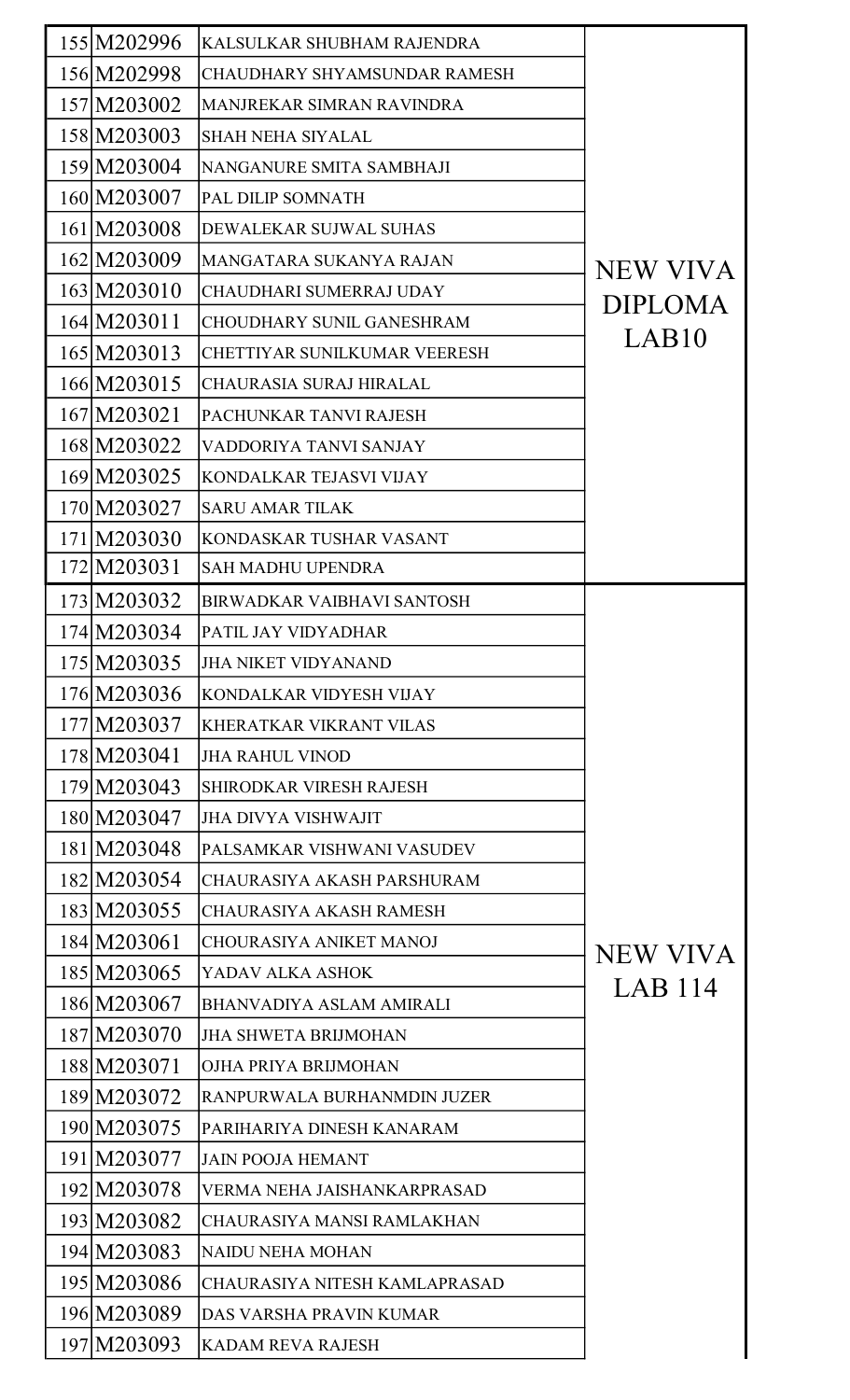| 198 M203097 | CHANDELIYA RAVINDRA JAGDISH        |                 |
|-------------|------------------------------------|-----------------|
| 199 M203098 | <b>MATHESHIYA ROHAN VIJAY</b>      |                 |
| 200 M203099 | <b>AGRE SNEHA SAHADEV</b>          |                 |
| 201 M203101 | PATRA SOMA SANGIEEV                |                 |
| 202 M203102 | NAIK NETRA SANTOSH                 |                 |
| 203 M203105 | <b>SINGH NEHA SHANKAR</b>          |                 |
| 204 M203106 | <b>KAPDI RUPA SHEKHAR</b>          |                 |
| 205 M203107 | RAUL MAMTA SHRIKRUSHNA             |                 |
| 206 M203108 | <b>NAIR SNEHA SURESH</b>           |                 |
| 207 M203110 | <b>JAIN TANYA UMESH</b>            | <b>NEW VIVA</b> |
| 208 M203112 | NAIR NAVYA VIJAYAN                 | LAB 114         |
| 209 M203114 | LIMBACHIYA VINAYAK BHARAT          |                 |
| 210 M203117 | AMBRE NEHA VISHWANATH              |                 |
| 211 M203119 | <b>BHARAKHADA YUKTA GIRISH</b>     |                 |
| 212 M203120 | <b>KHAN DAIYAAN NIYAZ</b>          |                 |
| 213 M203121 | PARTHANA AARTI KIRIT               |                 |
| 214 M203122 | KAINTURA AARTI SURAT               |                 |
| 215 M203123 | <b>KHAN ZAINAB FIROZ</b>           |                 |
| 216 M203125 | MORE SAURABH CHANDRAKANT           |                 |
| 217 M203126 | WAGH RUSHABH SHANTILAL             |                 |
| 218 M203127 | <b>RATHOD PRABHA KANU</b>          |                 |
| 219 M203128 | <b>SAHU SURYABHAN GAURISHANKAR</b> |                 |
| 220 M203130 | <b>KHARE SURABHI SHAILESH</b>      |                 |
| 221 M203132 | <b>KANOJIYA ABHISHEK JAYESH</b>    |                 |
| 222 M203135 | POOJARY BABITA NARENDRA            |                 |
| 223 M203137 | <b>DESHMUKH ACHAL KALYAN</b>       |                 |
| 224 M203138 | <b>SAJEKAR RACHANA MOHAN</b>       |                 |
| 225 M203142 | <b>SOLANKI SACHIN HASMUKH</b>      |                 |
| 226 M203143 | <b>GADKARI SACHIN NARAYAN</b>      |                 |
| 227 M203144 | UPADHYA SACHIN SANTOSHKUMAR        |                 |
| 228 M203145 | <b>BHOI PRASAD GULABCHAND</b>      | NEW VIVA        |
| 229 M203146 | <b>GURAV NINAD MAHADEV</b>         |                 |
| 230 M203147 | TRIPATHI ADARSH ANURAGDEEP         | LAB 102         |
| 231 M203149 | <b>GIDDI SHRADDHA MANOJ</b>        |                 |
| 232 M203150 | <b>FURIA SHRADDHA RASHMIN</b>      |                 |
| 233 M203153 | MAURYA ARADHANA DARASINGH          |                 |
| 234 M203161 | <b>MOURYA PRADUM SHIVSAGAR</b>     |                 |
| 235 M203165 | <b>RAUT CHIRAG KHANDERAO</b>       |                 |
| 236 M203166 | <b>SAKRU PARAG KISHOR</b>          |                 |
| 237 M203169 | <b>SHELAKE SAGAR MANIK</b>         |                 |
| 238 M203170 | PARDALE SAGAR RAMKRISHNA           |                 |
| 239 M203172 | <b>LOTALE PRAGATI ASHOK</b>        |                 |
| 240 M203174 | HADKAR BHAGAYSHRI MANGESH          |                 |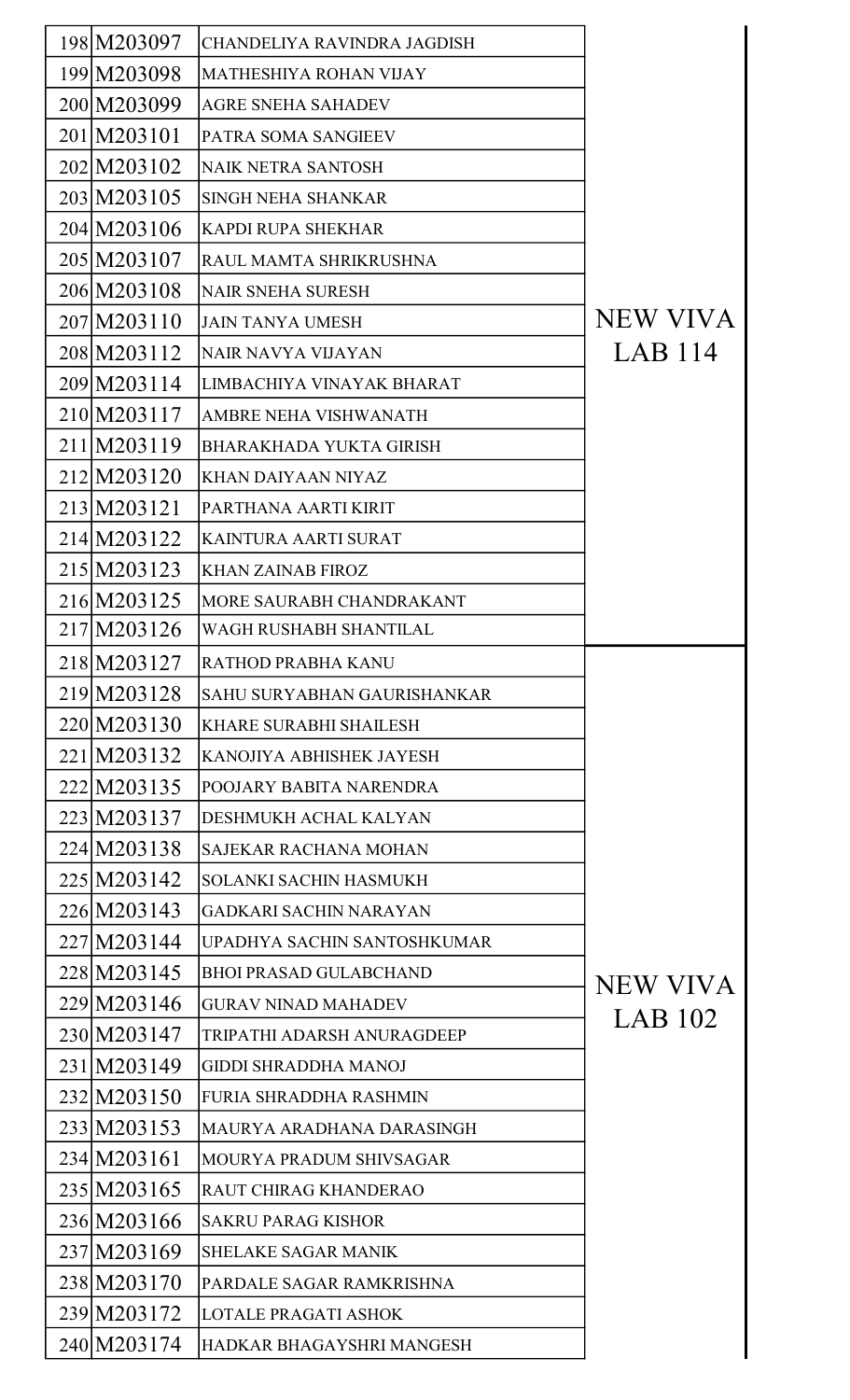| 241 M203176 | <b>SALIAN SHAGUN GANGADHAR</b>    |          |
|-------------|-----------------------------------|----------|
| 242 M203177 | <b>JADHAV BHAGYASHREE VISHWAS</b> |          |
| 243 M203181 | <b>SHAIKH SHAHEEN NASIR</b>       |          |
| 244 M203182 | KUMAVAT MAHENDRA MOHANLAL         |          |
| 245 M203185 | MANDAPE SAHIL DATTARAM            |          |
| 246 M203186 | <b>SHINGRE SAHIL RAJENDRA</b>     |          |
| 247 M203187 | <b>RAJGIRE SAHIL SATISH</b>       |          |
| 248 M203190 | <b>GUJJETI MAHIMA MAHESH</b>      |          |
| 249 M203191 | HASNANI RAHUL AMINBHAI            |          |
| 250 M203192 | RAJBHAR RAHUL BALESHWAR           |          |
| 251 M203193 | PARIHAR RAHUL CHANGANLAL          | NEW VIVA |
| 252 M203194 | <b>ANTHWAL RAHUL DINESH</b>       | LAB 102  |
| 253 M203195 | PUTHRAN RAHUL GOPAL               |          |
| 254 M203197 | MENARIA RAHUL NARAYANLAL          |          |
| 255 M203199 | <b>ACHARYA SAI MANOJ</b>          |          |
| 256 M203203 | <b>MANGELA VAIBHAV RAJESH</b>     |          |
| 257 M203204 | TANAWDE VAIBHAV RAMESH            |          |
| 258 M203205 | <b>BANDOLE VAIBHAV SURESH</b>     |          |
| 259 M203211 | AGARWAL VAISHALI JAGDISH          |          |
| 260 M203213 | SONAVALE AISHWARYA NARESH         |          |
| 261 M203214 | ACHARYA SAISWAROOP RAVINDRA       |          |
| 262 M203215 | RAJPUT CHAITALI PANKAJ            |          |
| 263 M203217 | <b>BANGERA NAIVEDYA UMESH</b>     |          |
| 264 M203218 | VANMALI SAIYAMI JAYESH            |          |
| 265 M203219 | <b>MORE SAIRAJ ARUN</b>           |          |
| 266 M203220 | <b>KAMAT SURAJ ASHOK</b>          |          |
| 267 M203222 | <b>SWAIN SURAJ BASANT</b>         |          |
| 268 M203224 | PUROHIT RAJ MAHENDRA              |          |
| 269 M203226 | PANT YUVRAJ NURAPATI              |          |
| 270 M203227 | MAHTO SURAJ SAMRAT RAMCHANDRA     |          |
| 271 M203229 | <b>GURAV SURAJ SANJAY</b>         |          |
| 272 M203232 | <b>DIVTE NIRAJ SUBHASH</b>        | OLD VIVA |
| 273 M203233 | YADAV SURAJ SUNDAR                | LAB 204A |
| 274 M203235 | <b>DUBEY SURAJ VIJAYSHANKER</b>   |          |
| 275 M203236 | <b>JAIN DHIRAJ VINOD</b>          |          |
| 276 M203238 | SHAIKH SHAJAHAN MOHAMMAD MOKIM    |          |
| 277 M203246 | <b>DWIVEDI RAJANI DHIRENDRA</b>   |          |
| 278 M203247 | <b>CHAUHAN RAJAS RAVINDRA</b>     |          |
| 279 M203252 | KUMAVAT RAJESH UMRAM              |          |
| 280 M203253 | KUSHWAHA AJIT SURESHCHANDRA       |          |
| 281 M203254 | KHARWAR KAJOL VINOD               |          |
| 282 M203255 | RATHORE RAJVEERSINGH CHANDANSINGH |          |
| 283 M203256 | <b>SINGH MAHAK DINESH</b>         |          |
|             |                                   |          |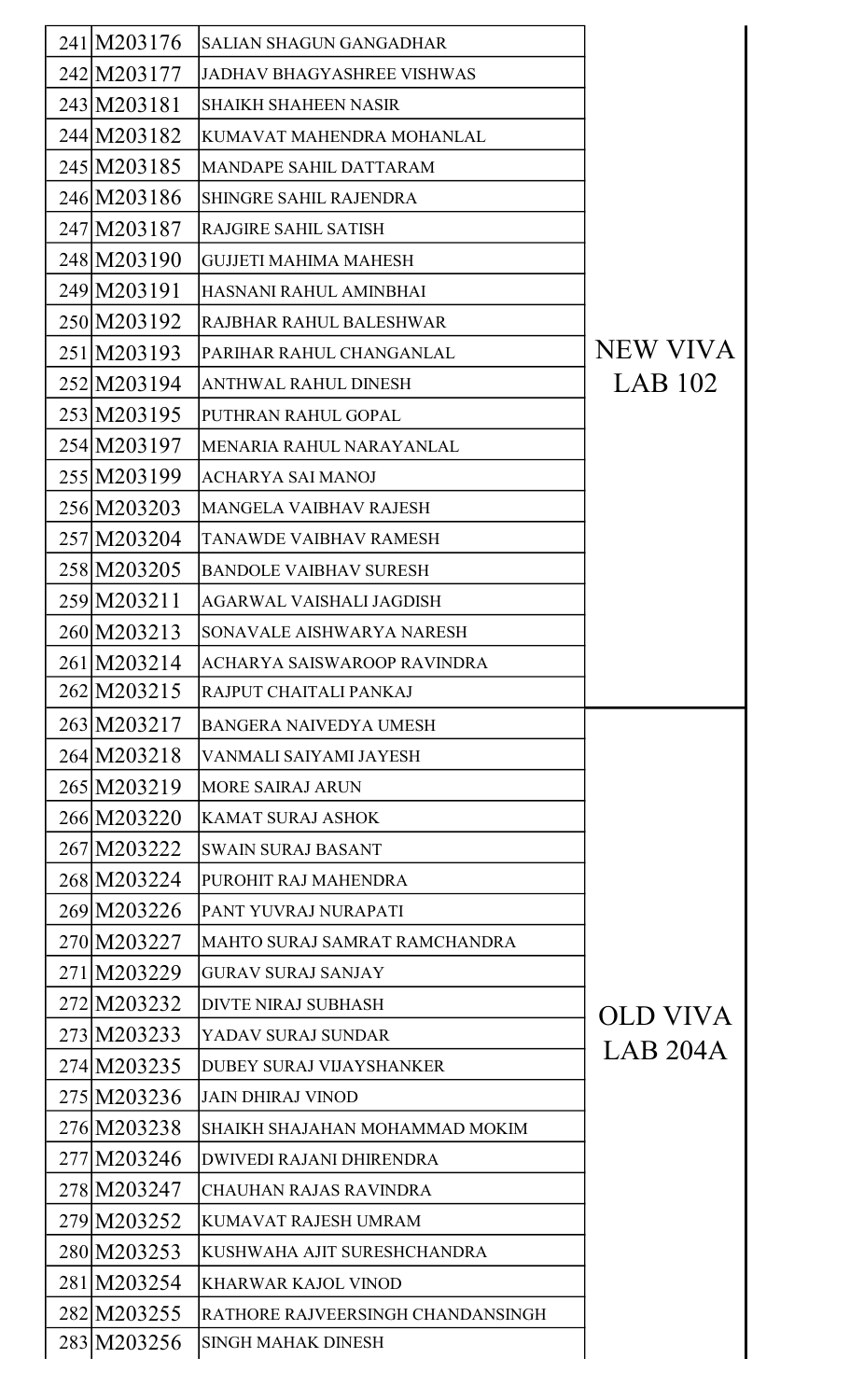| 284 M203258 | <b>GAUD DEEPAK SHRIKANT</b>       |          |
|-------------|-----------------------------------|----------|
| 285 M203259 | <b>SHAH SURYAKANT NIRMAL</b>      |          |
| 286 M203265 | PURALKAR AKSHATA DIWARKAR         |          |
| 287 M203266 | VICHARE DAKSHATA GANESH           |          |
| 288 M203268 | NAGREKAR AKSHAY SASHIKANT         |          |
| 289 M203273 | PALANDE SAKSHI PRABHAKAR          |          |
| 290 M203275 | KANSARA RAKSHIT PRADIP            |          |
| 291 M203277 | RANE PRAJAKTA SURYAKANT           |          |
| 292 M203278 | SINGH EKTAKUMARI ANILKUMAR        |          |
| 293 M203279 | SHETTY PRAKYATH HARISH            |          |
| 294 M203282 | <b>GUPTA KUNAL AVINASH</b>        |          |
| 295 M203283 | KADAM KOMAL CHANDARAKANT          |          |
| 296 M203284 | HATIM KAJAL CHANDRAKANT           |          |
| 297 M203285 | <b>APTE DHAVAL CHETAN</b>         |          |
| 298 M203287 | <b>SINGH KAJAL DILIP</b>          |          |
| 299 M203293 | PATEL JINAL MAHESH                |          |
| 300 M203298 | <b>JAWAT PAYAL MOTILAL</b>        | OLD VIVA |
| 301 M203299 | <b>DUBEY SEJAL MURLI</b>          | LAB 204A |
| 302 M203300 | <b>GUPTA KAJAL NARESH</b>         |          |
| 303 M203301 | PATIL NIRAL PARESH                |          |
| 304 M203303 | <b>SONI DHAVAL RAMESH</b>         |          |
| 305 M203311 | <b>NAIK MRUNAL SUBODH</b>         |          |
| 306 M203313 | <b>SHAHU KAJAL TAPAN</b>          |          |
| 307 M203315 | <b>NAYEE VIRAL VASUDEO</b>        |          |
| 308 M203316 | <b>JOSHI BIJAL VINAYAK</b>        |          |
| 309 M203317 | <b>GHADI TEJAL VINAYAK</b>        |          |
| 310 M203321 | <b>GANDHI JHALAK ASHISH KUMAR</b> |          |
| 311 M203323 | <b>SALVI ANJALI AJAY</b>          |          |
| 312 M203324 | <b>GURAV SONALI AMOL</b>          |          |
| 313 M203325 | NIKAM SAYALI ANIL                 |          |
| 314 M203327 | PATIL SAYALI ARJUN                |          |
| 315 M203328 | <b>BHERE SAYALI BHANU</b>         |          |
| 316 M203331 | PATIL MANALI GANESH               |          |
| 317 M203332 | PARAB SAYALI HARI                 |          |
| 318 M203334 | PAWAR MANALI JITENDRA             |          |
| 319 M203336 | GUPTA ANJALI KUMARI OMPRAKASH     |          |
| 320 M203340 | RUMDE SAYALI RAJENDRA             |          |
| 321 M203342 | <b>DUBEY ANJALI RAMNIWAS</b>      | OLD VIVA |
| 322 M203345 | LAVANTRA ALPESH CHHAGANBHAI       | LAB 204B |
| 323 M203346 | SOLANKI KALPESH JAGDISH           |          |
| 324 M203347 | VALANJU KALPESH SANDEEP           |          |
| 325 M203348 | <b>DEY SHUBHAM</b>                |          |
| 326 M203350 | <b>NAIK PRANAM NITIN</b>          |          |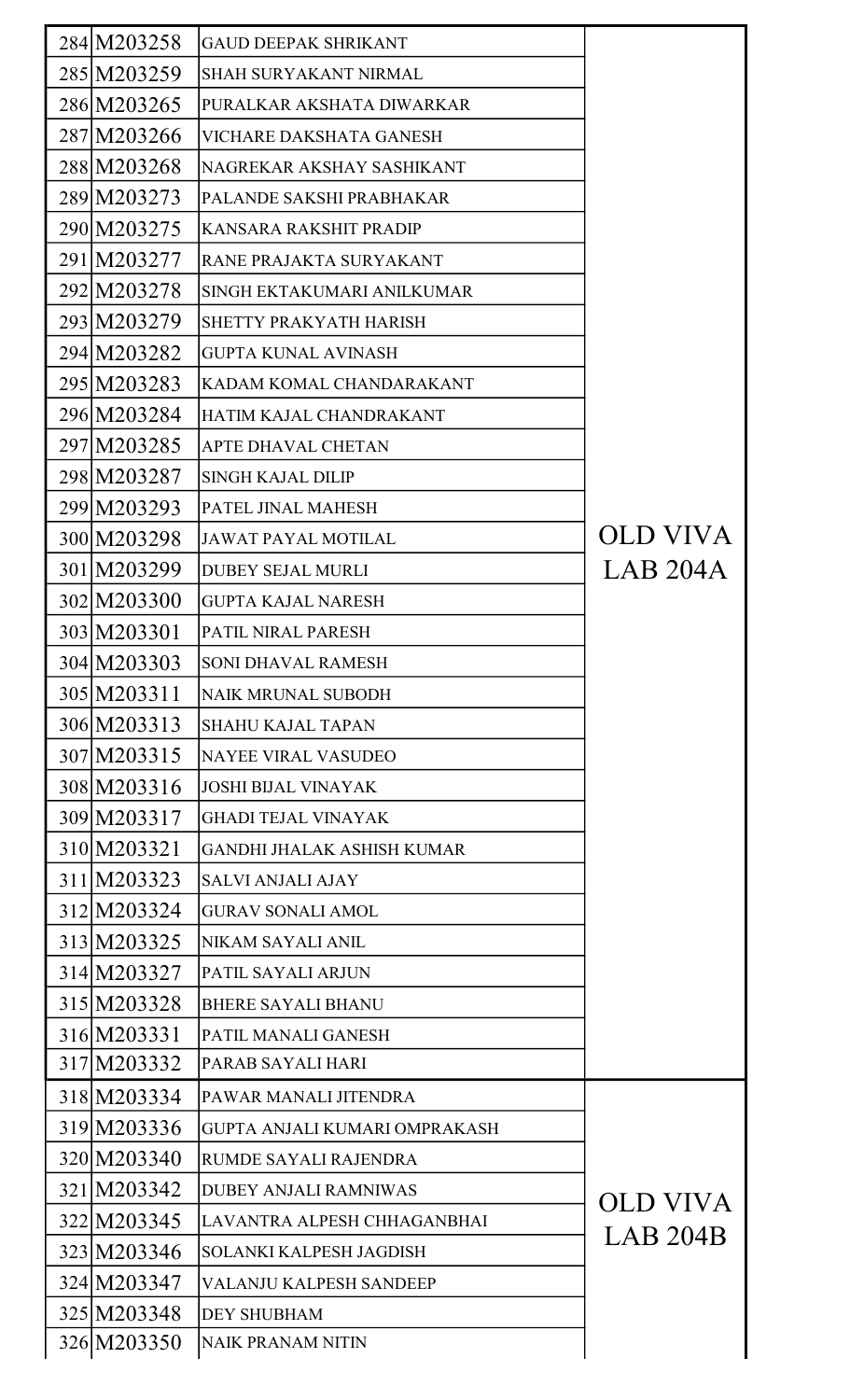| 327 M203354 | <b>JHA SONU AMARNATH</b>             |          |
|-------------|--------------------------------------|----------|
| 328 M203356 | KANOJIYA AMIT RAMPUJAN               |          |
| 329 M203363 | <b>JHA JUHI AMRENDRA</b>             |          |
| 330 M203364 | HARIDAS SAMVITA SHARAD               |          |
| 331 M203366 | <b>MISHRA AMAN ANIL</b>              |          |
| 332 M203367 | <b>RAI CHANDAN ARJUN</b>             |          |
| 333 M203368 | PANDEY AMAN ARUN                     |          |
| 334 M203371 | <b>LOUIS ROHAN FRANCIS</b>           |          |
| 335 M203373 | <b>GUPTA PAWAN GOPAL</b>             |          |
| 336 M203374 | <b>GUJAR MOHAN GOPI</b>              |          |
| 337 M203376 | SUSHINATHAN JANIS VAILANKANNI JAIRAJ |          |
| 338 M203379 | YADAV RAJAN KANHAIYALAL              |          |
| 339 M203380 | ALVA SHARAN KORAGAPPA                |          |
| 340 M203381 | <b>KATE ROSHAN LAXMAN</b>            |          |
| 341 M203386 | <b>GUJAR ROHAN PRAKASH</b>           |          |
| 342 M203388 | <b>DUBEY NAMAN RAJKAPOOR</b>         |          |
| 343 M203389 | <b>JOSHI ROHAN RAMCHANDRA</b>        |          |
| 344 M203390 | PATIL KETAN RAMESH                   |          |
| 345 M203392 | <b>BAGWE ROHAN RAVJI</b>             |          |
| 346 M203393 | <b>AMIN IHSAAN SANDEEP</b>           |          |
| 347 M203397 | KADAM ROHAN SHIVAJI                  | OLD VIVA |
| 348 M203398 | <b>SINGH RATAN SHYAM</b>             | LAB 204B |
| 349 M203399 | <b>KADAM NAYAN SUNIL</b>             |          |
| 350 M203407 | NAGVEKAR ANAND MAHESH                |          |
| 351 M203408 | <b>SAWANT DHANASHREE SURESH</b>      |          |
| 352 M203412 | <b>SHAIKH SHANAWAZ ASLAM</b>         |          |
| 353 M203414 | <b>SHELAR PRANAY SHANKAR</b>         |          |
| 354 M203418 | PRASAD CHANDANKUMAR CHHOTELAL        |          |
| 355 M203419 | <b>BHATKAL MANDAR DINESH</b>         |          |
| 356 M203421 | <b>MARATHE MANDAR RAMCHANDRA</b>     |          |
| 357 M203424 | PADAVE CHANDRAKANT PRAKASH           |          |
| 358 M203425 | <b>JADHAV PRANEET PANDURANG</b>      |          |
| 359 M203427 | PATIL SARANG BHUSHAN                 |          |
| 360 M203429 | NAIK SWARANGI SANJAY                 |          |
| 361 M203433 | SHIGVAN JANHAVI YASHWANT             |          |
| 362 M203438 | MEHRA HIMANI RAJENDRA                |          |
| 363 M203441 | SONI SHIVANI SANJAY                  |          |
| 364 M203444 | THOMBARE ANIRUDDHA DHUNDIRAJ         |          |
| 365 M203445 | RAJBHAR MANISH RADHESHYAM            |          |
| 366 M203446 | KANERKAR ANISHA PRAKASH              |          |
| 367 M203449 | PARKAR PRANIT PRAMOD                 |          |
| 368 M203450 | <b>KENDRA PRANIT VINOD</b>           |          |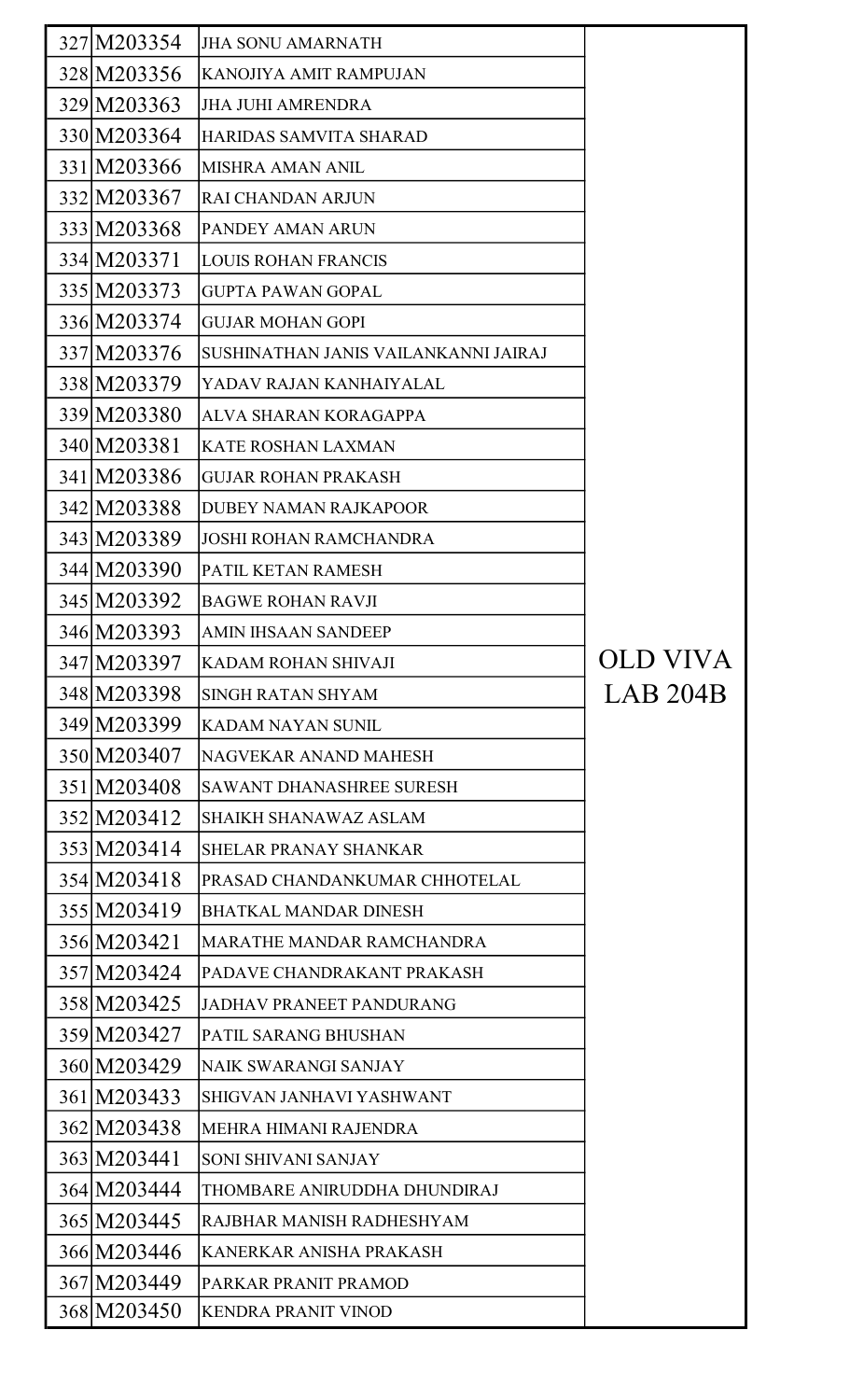| 369 M203452 | MADESIYA ANJALI SANJAY            |          |
|-------------|-----------------------------------|----------|
| 370 M203454 | <b>CHAWHAN SANJANA ANANT</b>      |          |
| 371 M203456 | JAIN DHANANJAY SANTOSH            |          |
| 372 M203457 | TRIVEDI SANJAYKUMAR DINESHKUMAR   |          |
| 373 M203458 | ACHARYA RANJEETA RAMESH           |          |
| 374 M203460 | MARU RUSHANK HASMUKH              |          |
| 375 M203463 | <b>JADHAV ALANKAR ARUN</b>        |          |
| 376 M203464 | <b>VICHARE SANKET SANDEEP</b>     |          |
| 377 M203465 | <b>SOLANKI JANKI DILIP</b>        |          |
| 378 M203470 | PASTE AAKANKSHA ARVIND            |          |
| 379 M203473 | <b>GUPTA AAKANKSHA SHASHIKANT</b> |          |
| 380 M203476 | <b>MAYEKAR TANMAY KIRAN</b>       |          |
| 381 M203477 | SINHA NAMANRAJ BINODKUMAR         |          |
| 382 M203479 | <b>SATRA DEVANSHI DINESH</b>      |          |
| 383 M203481 | UPADHYAY ANSHU KRIPASHANKAR       |          |
| 384 M203482 | <b>SINGH HIMANSHU SANJAY</b>      |          |
| 385 M203485 | <b>KATEKAR MANSI HEMANT</b>       |          |
| 386 M203490 | <b>RAO PRASHANT JAYANT</b>        |          |
| 387 M203492 | <b>SHAH DISHANT MANASH</b>        |          |
| 388 M203493 | <b>DALVI VEDANT SANDEEP</b>       |          |
| 389 M203494 | PADHYE SHANTANU GAJANAN           |          |
| 390 M203495 | JADHAV SHANTARAM MARUTI           |          |
| 391 M203499 | <b>JANA SANTANU SWADESH</b>       |          |
| 392 M203503 | POSNAK JHANVI RAJU                | LAB 311A |
| 393 M203504 | LAKHATE TANVI SANTOSH             |          |
| 394 M203509 | PAWALE SWAPNIL MARUTI             |          |
| 395 M203510 | JADHAV SWAPNIL VISHWANATH         |          |
| 396 M203511 | <b>MASTER PRAPTI JAY</b>          |          |
| 397 M203512 | <b>BARI TUSHAR BRIJLAL</b>        |          |
| 398 M203517 | <b>MEHER KEDAR HARESHWAR</b>      |          |
| 399 M203518 | PATIL OMKAR JAYENDRA              |          |
| 400 M203520 | VAYANGANKAR KAUSHAL SANJAY        |          |
| 401 M203523 | <b>KACHA SAGAR NARAN</b>          |          |
| 402 M203524 | PARAB ONKAR PRAKASH               |          |
| 403 M203525 | SOUNDHALKAR PRANALI SUNIL         |          |
| 404 M203529 | ANGAVALAKAR PRATIKSHA SANTOSH     |          |
| 405 M203532 | <b>ANGRE OMKAR RATNAKANT</b>      |          |
| 406 M203534 | <b>RAWAT SAGAR SACHIN</b>         |          |
| 407 M203535 | KHORJUVEKAR SAYALI JAGANNATH      |          |
| 408 M203537 | <b>MATE TUSHAR SHASHIKANT</b>     |          |
| 409 M203539 | PAWAR OMKAR SUNIL                 |          |
| 410 M203541 | GOREGAONKAR SUPRIYA GANGARAM      |          |
| 411 M203544 | <b>GOREGAONKAR UPASANA GANESH</b> |          |
| 412 M203546 | <b>BAIT SHIVARAM ANIL</b>         |          |
| 413 M203548 | JAISWAL KARAN RAVINDRA            |          |